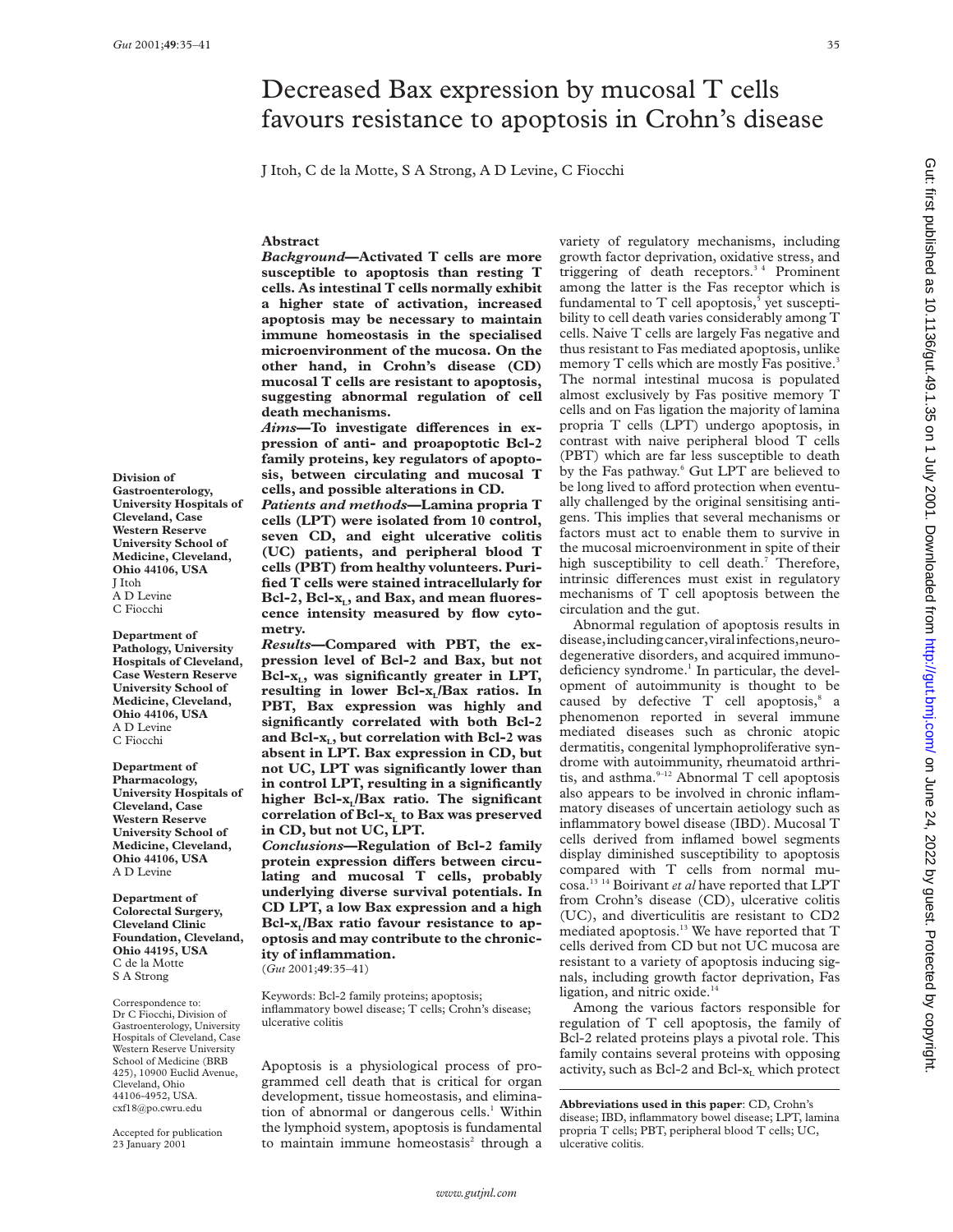from apoptosis, and Bax which promotes apoptosis. What dictates the relative sensitivity or resistance to cell suicide is not their absolute level but the relative balance between the concentration of these antagonist and agonist proteins.<sup>15 16</sup> Differences in susceptibility to death among T cells from different organs, or T cells from normal and disease tissues, are associated with altered ratios of Bcl-2 family proteins, as observed in aging, infectious, neoplastic, and autoimmune disease.<sup>11 17-20</sup> Therefore, this study was designed to assess and compare expression of Bcl-2 family proteins in PBT and LPT, as well as T cells from normal, CD, and UC mucosa, and determine whether altered protein ratios could explain resistance of CD mucosal T cells to apoptosis.

## **Methods**

#### PATIENT POPULATION

Surgical specimens from patients undergoing bowel resection at the University Hospitals of Cleveland and the Cleveland Clinic Foundation were used as a source of LPT. In IBD patients, LPT were isolated from macroscopically involved, dysplasia free segments of the bowel. In patients operated on because of colon cancer, LPT were derived from histologically normal areas of the mucosa at least 10 cm from the lesion. All diagnoses were confirmed by clinical, radiological, endoscopic, and histological criteria.

## *Crohn's disease*

Seven patients with CD were studied. The group included three women and four men, aged 15–61 years. According to criteria established by De Dombal and colleagues, $21$  disease activity was classified as moderate in five and severe in two patients. The disease had been present from three months to 11 years. One patient had pure ileal involvement, three had ileocolic, and three had colonic involvement. Five patients were operated on for failure of medical therapy, one for bowel obstruction, and one for intractable pain. At the time of resection, one patient was receiving only corticosteroids, one was receiving corticosteroids and aminosalicylates, three were receiving corticosteroids and 6-mercaptopurine, one was on steroids and metronidazole, and one was on no specific therapy.

## *Ulcerative colitis*

Eight patients with UC undergoing colectomy were evaluated; one woman and seven men, aged 28–77 years. Based on the criteria of Truelove and Witts, $22$  three patients had mild, two moderate, and three severe disease activity. The disease had been present for 1–30 years as partial or total colitis. Two patients were operated on for persistent bleeding, three for failure of medical therapy, one for benign colonic stricture, and two for dysplasia. Two patients were receiving corticosteroids and aminosalicylates, one aminosalicylates only, two corticosteroids, aminosalicylates, and 6-mercaptopurine, one aminosalicylates and folic acid, one corticosteroids, aminosalicylates, and 6-mercaptopurine, and one no specific treatment.

### *Controls*

Ten surgical control patients admitted for bowel resection for malignant and nonmalignant conditions were studied. Nine had adenocarcinoma of the large bowel, anywhere from the caecum to the rectum. Four patients were women and five were men, aged 37–80 years. One patient (a 64 year old woman) had colonic resection because of diverticular disease. Healthy volunteers served as the source of PBT. This study was approved by institutional review boards of the University Hospitals of Cleveland and the Cleveland Clinic Foundation.

# ISOLATION OF LPT AND PBT

Lamina propria mononuclear cells were isolated as previously described, $23$  and macrophages were depleted by plastic adherence. For LPT purification, macrophage depleted lamina propria mononuclear cells were incubated for 30 minutes at 4 °C with magnetically labelled anti-CD19, anti-CD14, and anti-CD16 antibodies directed against B lymphocytes, monocytes, and neutrophils, respectively (Miltenyi Biotec Inc., Auburn, California, USA). T cells were then isolated by negative selection using magnetic cell sorting (MACS; Miltenyi Biotec Inc.). PBT were isolated from heparinised venous blood using a Ficoll-Hypaque density gradient, and after monocyte depletion PBT were isolated by the same process of negative selection. In some experiments, PBT were enriched for CD45RO<sup>+</sup> memory T cells by negative selection using a magnetically labelled CD45RA antibody. Resulting cell populations averaged 95% viability and exceeded 94% purity.

## FLOW CYTOMETRIC ANALYSIS

Before intracellular staining, LPT and PBT were permeabilised using Permeafix (Ortho Diagnostic System Inc., Raritan, New Jersey) according to the manufacturer's instructions. Permeabilised cells were then stained with rabbit antihuman Bcl-2, Bcl- $x_{sL}$ , or Bax (Santa Cruz Biotechnology Inc., Santa Cruz, California, USA) as primary antibodies for 20 minutes at room temperature. After washing, cells were stained with a secondary fluorescein labelled antirabbit IgG for 20 minutes at room temperature, after which cells were washed and analysed by a FACScan flow cytometer (Becton Dickinson, San Jose, California, USA).

#### STATISTICAL ANALYSIS

Data are expressed as mean (SEM). StatView software (Abacus Concepts, Inc., Berkeley, California, USA) was used to perform the Mann-Whitney U (unpaired) test for non parametric data analysis, and to calculate the regression coefficient (r) from correlations between two groups of data; p<0.05 was considered significant.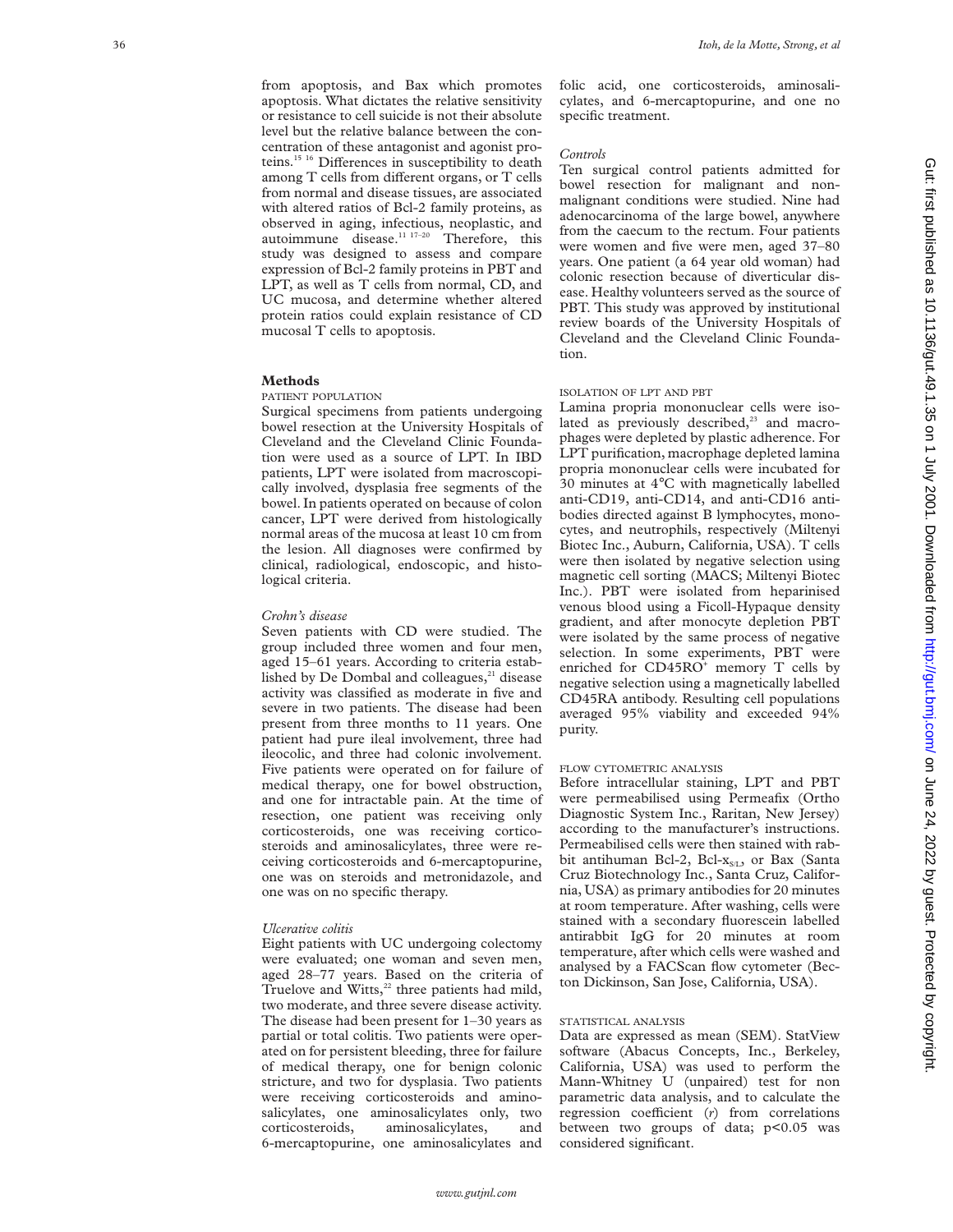

Figure 1 Representative flow cytometric analysis of intracellular staining for Bcl-2, Bcl-x<sub>1</sub>, and Bax protein levels in<br>normal peripheral blood T cells (PBT) and control lamina propria T cells (LPT).





*Figure 2 Flow cytometric analysis of intracellular staining* for Bcl-2, Bcl-x<sub>1</sub>, and Bax protein levels in normal<br>peripheral blood T cells (PBT) and control lamina propria<br>T cells (LPT). Results are mean (SEM) fluorescence *intensity for eight PBT and 10 LPT isolates. \*\*p<0.002, \*\*\*p<0.001.*

#### **Results**

DIFFERENTIAL EXPRESSION OF Bcl-2 FAMILY PROTEIN IN PBT AND LPT

Initially we investigated whether normal T cells from the peripheral circulation and the intestinal mucosa, respectively less and more susceptible to apoptosis, were associated with differential expression of Bcl-2 family proteins. Flow cytometric analysis of PBT and LPT disclosed significant differences in expression levels of Bcl-2 and Bax but not Bcl- $x_L$  (fig 1). Levels of Bcl-2 and Bax were significantly higher in control LPT (p<0.001 and p<0.002, respectively) than those found in normal PBT (fig 2). When PBT memory cells (CD45RO<sup>+</sup>) were compared with autologous unseparated PBT, no differences were observed in levels of Bcl-2 and Bax expression between the two cell populations (fig 3).

## IMBALANCE OF Bcl-2 FAMILY PROTEIN EXPRESSION IN CONTROL LPT

Both the type and level of specific Bcl-2 family proteins contribute to death or survival of individual cells. However, what actually dictates the final outcome is a tightly regulated balance of Bcl-2 family proteins.<sup>15 16</sup> Therefore, to better understand the significance of the results shown in fig 1, we investigated the relative proportion of anti- to proapoptotic protein levels in both PBT and LPT. The Bcl-2/Bax ratio was similar in PBT and LPT (0.34 (0.01) and 0.37  $(0.04)$ , respectively; p=0.78) but the Bcl-x<sub>L</sub>/

*Figure 3 Flow cytometric analysis of intracellular staining* for Bcl-2, Bcl-x<sub>12</sub> and Bax protein levels in normal<br>unseparated and CD45RO enriched (+) peripheral blood T<br>cells (PBT). Results are mean (SEM) fluorescence<br>intensity for eight PBT isolates. No statistically significant *differences were observed for Bcl-2, Bcl-x<sub>1</sub>, and Bax.* 

Bax ratio was significantly lower in LPT than PBT (0.69 (0.04) and 0.76 (0.01), respectively; p<0.001).

In addition, we also investigated whether there was a positive or negative correlation among individual Bcl-2 family proteins in PBT and LPT. In PBT a near perfect and highly significant positive correlation was observed among Bcl-2, Bcl- $x_i$ , and Bax (fig 4, top panels). When LPT were evaluated, markedly different results were obtained. In contrast with PBT, LPT did not display any correlation between Bcl-2 and Bax but a very strong and highly significant positive correlation between Bcl- $x_L$  and Bax was present in LPT (fig 4, bottom panels), similar to that seen in PBT.

## DECREASED BAX EXPRESSION IN CD LPT

Some reports have demonstrated that mucosal T cells derived from IBD mucosa are less susceptible to apoptosis compared with cells from normal control mucosa.<sup>13 14</sup> Therefore, we next investigated if the expression level of Bcl-2 family proteins was different among control, CD, and UC LPT. No differences were observed in the LPT level of Bcl-2 and Bcl- $x_L$ among control, CD, and UC patients (fig 5). In contrast, CD LPT expressed significantly lower levels of the proapoptotic Bax protein compared with that of both control and UC LPT ( $p<0.03$  for both) (figs 5, 6). These findings were independent of the clinical parameters of the patients.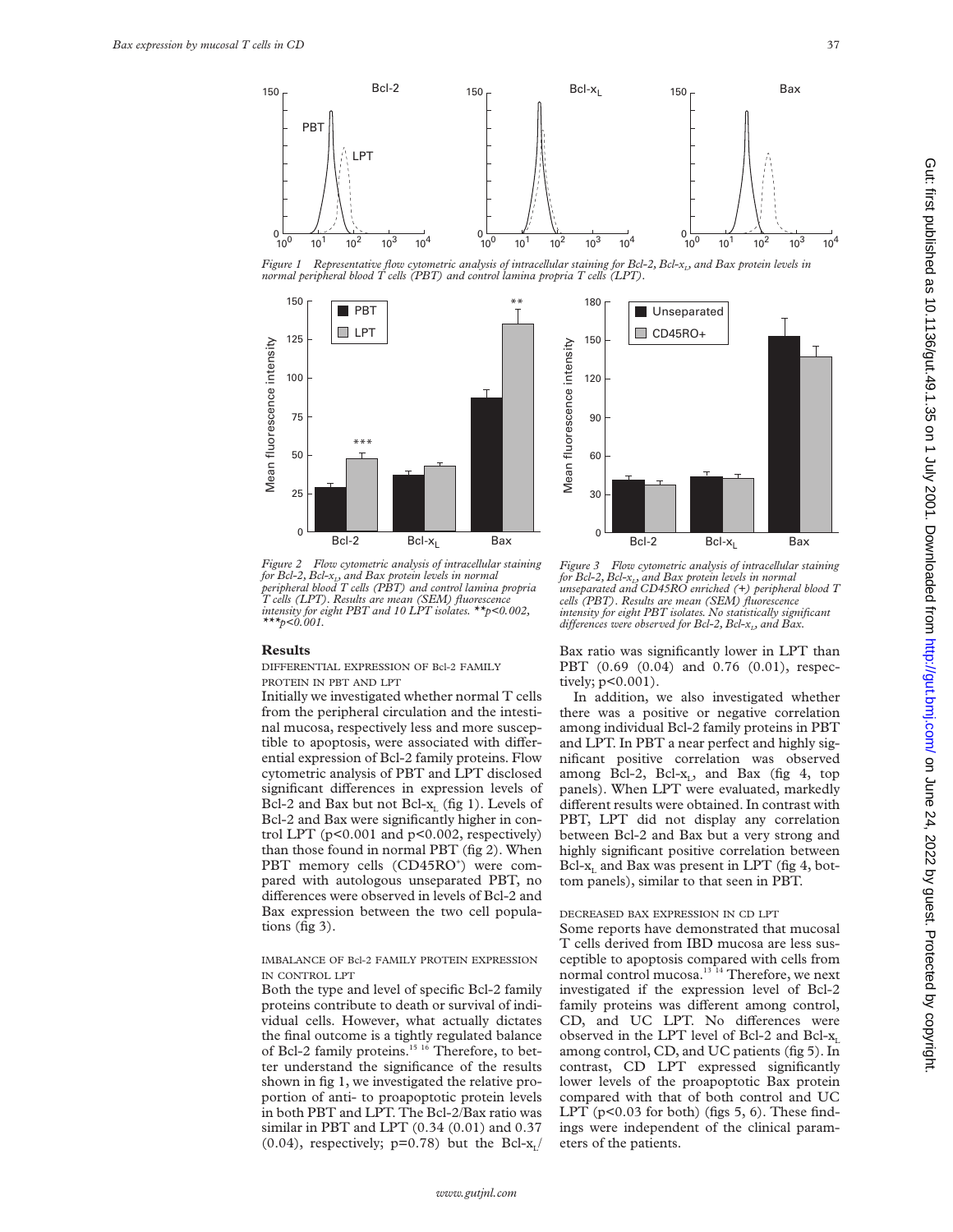

*Figure 4 Correlation of anti- and proapoptotic Bcl-2 family protein levels in normal peripheral blood T cells (PBT) (top) and control lamina propria T cells (LPT) (bottom). Individual data points represent mean fluorescence intensity of intracellular staining measured by flow cytometric analysis.*



INCREASED RATIO OF ANTI- TO PROAPOPTOTIC Bcl-2 FAMILY PROTEIN IN CD LPT



Bax

*Figure 6 Flow cytometric analysis of intracellular staining for Bcl-2, Bcl-x L, and Bax protein levels in control, Crohn's disease (CD), and ulcerative colitis (UC) lamina propria T cells (LPT). Results are mean (SEM) fluorescence intensity for 10 control, seven CD, and eight UC isolates.*

 $Bcl-2$  Bcl- $x_1$ 

UC \*\*

*\*\*p<0.003, CD versus control and UC.*

Control CD

T.

150

125

100

75

Mean fluorescence intensity

Mean fluorescence intensity

50

250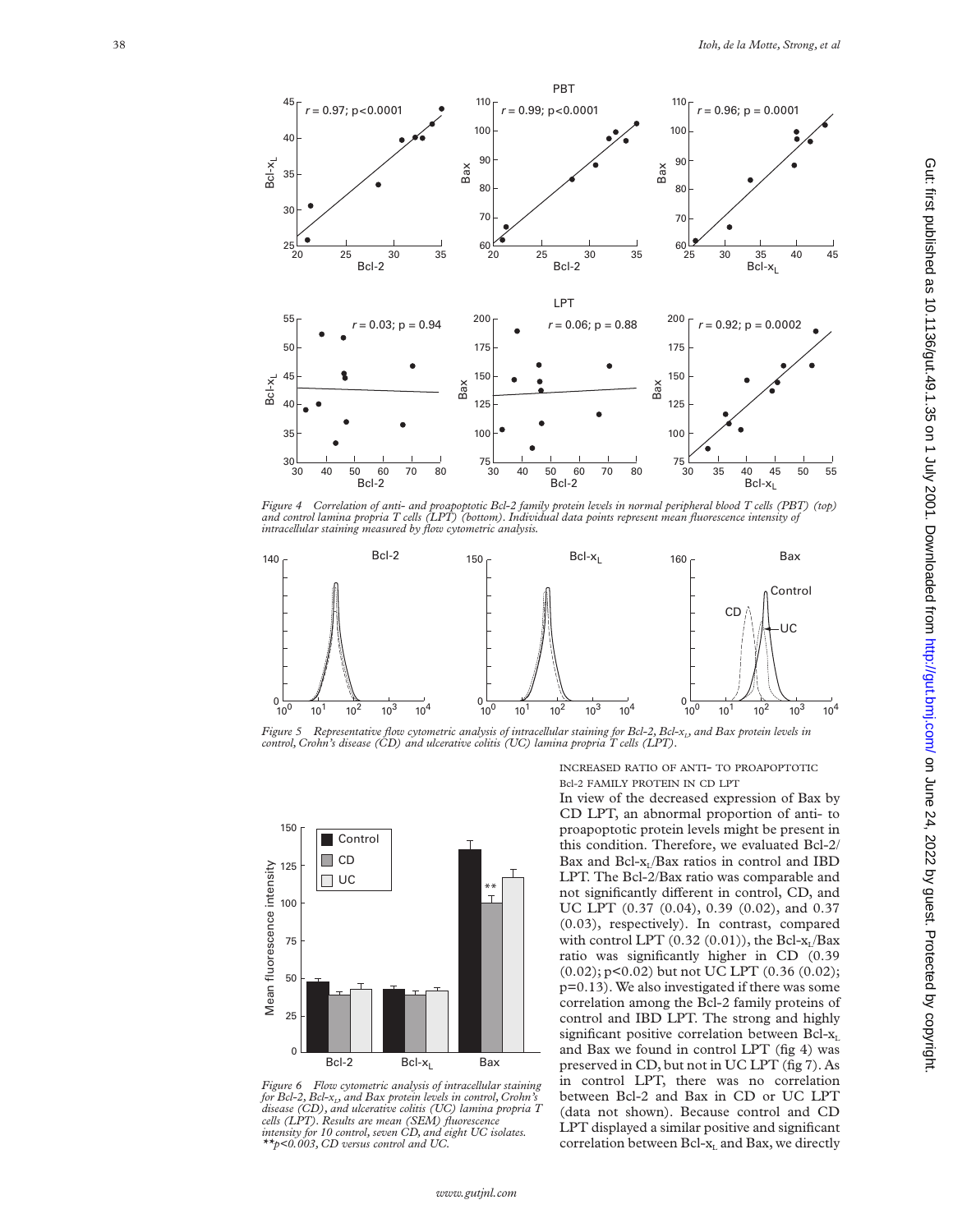

Figure 7  $\,$  Correlation of proapoptotic Bax and antiapoptotic Bcl-x<sub>L</sub> protein levels in<br>Crohn's disease (CD) and ulcerative colitis (UC) lamina propria T cells (LPT). *Individual data points represent mean fluorescence intensity of intracellular staining measured by flow cytometric analysis.*



*Figure 8 Comparative correlation of proapoptotic Bax and antiapoptotic Bcl-xL in control and Crohn's disease (CD) lamina propria T cells (LPT). Individual data points represent mean fluorescence intensity of intracellular staining measured by flow cytometric analysis.*

compared the slope of the correlation curve of these proteins in both groups. The slope of CD LPT was markedly and significantly lower  $(p=0.011)$  than that of control LPT (fig 8). These findings were also independent of the clinical parameters of the patients.

## **Discussion**

To define the status of Bcl-2 family proteins and gain a better understanding of their regulatory influence on the susceptibility of mucosal T cells to apoptosis, we evaluated three distinct parameters: absolute expression levels, ratio of anti- to proapoptotic proteins, and the correlation between them. The same parameters were also evaluated in PBT, where apoptosis is tightly regulated by these proteins.24 In normal PBT, anti- and proapoptotic proteins must be closely co-regulated to achieve an intracellular balance that provides integration of competing signals for prolonged survival.<sup>16</sup> LPT are distinct from PBT in several ways, including a dominant CD45RO<sup>+</sup> phenotype,<sup>25</sup> high activation marker expression, distinct proliferation in response to CD3 and CD2 binding, and different patterns of production of and response to cytokines.<sup>26-28</sup> In addition, LPT reside and function in the highly specialised antigen rich microenvironment of

the intestinal mucosa.<sup>29</sup> Considering all these variables, it is reasonable to expect that the balance of anti- and proapoptotic proteins in LPT differs from that of PBT.

When absolute expression levels of Bcl-2, Bcl- $x_L$ , and Bax were measured, some differences became readily apparent as both Bcl-2 and Bax were expressed at significantly higher levels in LPT than PBT. This increase was not simply due to the memory status of LPT as levels of Bcl-2 and Bax in CD45RO+ PBT were comparable with those of unseparated PBT. Because of the increase in Bax expression, the  $Bcl-x<sub>I</sub>/Bax$  ratio was significantly lower in LPT. The decreased ratio was exclusively due to the significantly higher level of Bax expression as there was no significant difference between LPT and PBT with regard to Bcl- $x_L$ . The lower Bcl- $x_L$ . /Bax ratio was compatible with and may contribute to the increased susceptibility of mucosal T cells to cell death, as previously suggested.<sup>6 30</sup>

As the expression level of Bcl-2 family protein is altered during T cell activation and deactivation,<sup>31 32</sup> another approach to investigate possible changes in inflamed intestine is to assess whether Bcl-2, Bcl- $x_i$ , and Bax vary coordinately among themselves. Under physiological circumstances, increasing or decreasing levels of proapoptotic proteins should be accompanied by an opposing increase or decrease in levels of antiapoptotic proteins. This expectation was confirmed by the essentially perfect correlation of Bcl-2 to Bax and Bcl- $x_L$  to Bax in PBT. In LPT, in spite of the significantly different ratio of Bcl- $x_L/Bax$ , these two proteins were also perfectly correlated as in PBT. In contrast, even though the ratio of Bcl- $2/Bax$  was not significantly different between PBT and LPT, the correlation between these two proteins was lost.

Having defined Bcl-2 protein levels, ratios, and correlation in normal PBT and LPT, we next investigated possible abnormalities of these parameters in IBD LPT. This is important in view of recent reports of decreased susceptibility of mucosal T cells to apoptosis in IBD and particularly in CD. $^{13}$  14 This decrease was supported by our finding of a significantly diminished expression level of the proapoptotic Bax protein in CD compared with both control and UC LPT. Levels of Bcl-2 in both CD and UC cells were similar to those present in control LPT. Boirivant *et al* also found normal Bcl-2 levels in freshly isolated CD LPT, which increased after culture or stimulation with anti-CD2 antibodies, but levels in UC LPT were not investigated.13 Ina *et al* quantified expression of Bcl-2 and Bax by lamina propria mononuclear cells in control, CD, and UC mucosa.<sup>14</sup> Compared with control mucosa, these authors found comparable levels of Bcl-2 in CD and decreased levels in UC, whereas Bax levels were decreased in CD and increased in UC, resulting in a significantly increased Bcl-2/Bax ratio in CD. These observations, although performed in a complex population of mononuclear cells, are in general agreement with the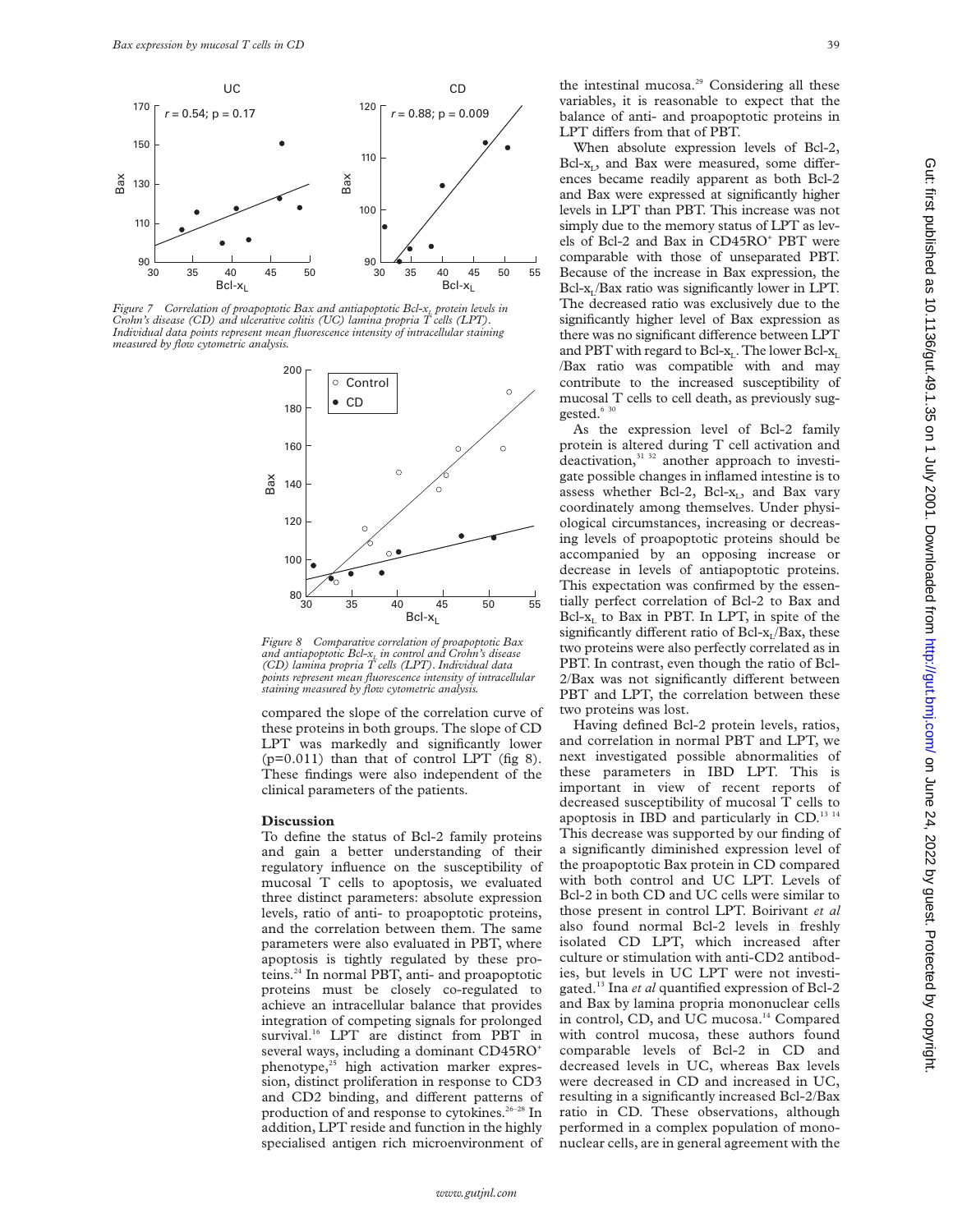results of the present study. However, as previously pointed out, $15/16$  it is critical to assess multiple Bcl-2 protein levels in a comprehensive fashion as their relative concentrations ultimately decide the death or survival of any given cell. Thus this investigation expanded previous reports by studying purified mucosal T cells, including measurement of Bcl-x L, and correlating Bcl-2, Bcl-x L, and Bax expression levels. When ratios among Bcl-2 proteins were examined in IBD cells, CD LPT displayed a significantly higher Bcl-x L/Bax ratio due to decreased levels of the anti-apoptotic Bax protein. Decreased Bax expression leading to a higher Bcl-x L/Bax ratio however is most likely not the only factor involved in the decreased susceptibility of CD LPT to apoptosis. In fact, we previously reported preserved survival of T cells in UC in spite of decreased Bcl-2 and increased Bax in the mucosa resulting in a sig $n$ ificantly lower Bcl-2/Bax ratio. Nevertheless, these findings provide new molecular insights into some of the possible mechanisms underlying the resistance of mucosal T cells to cell death in CD.

When the relationship among Bcl-2 proteins was assessed in CD and UC LPT, no significant correlation was detected between Bcl-2 and Bax, as found in control cells. As this was true in all LPT regardless of the normal or inflamed condition of the mucosa, the lack of Bcl-2 and Bax correlation may represent a feature intrinsic to all mucosal T cells that differs from PBT, where Bcl-2 and Bax are significantly correlated. In contrast, the positive and significant correlation between Bcl-x <sup>L</sup> and Bax in control LPT was preserved in CD but lost in UC LPT. This difference between the two forms of IBD may represent a unique phenomenon that cannot simply be attributed to the presence of mucosal inflammation. This suggests that the molecular mechanisms regulating gut  $T$  cell death and survival differ in  $CD$ and UC, a possibility also supported by elevated Fas ligand expression of mucosal T cells infiltrating UC but not CD lesions.<sup>33</sup>

Overall, these results show that the correlation patterns of Bcl-2 protein are essentially the same in control and CD LPT. Yet CD LPT are less susceptible to apoptosis than control LPT. To investigate this in greater detail, we directly compared the correlation of Bcl-x <sup>L</sup> to Bax in control and CD mucosa. In control LPT, increasingly higher levels of Bcl-x <sup>L</sup> were accompanied by a proportional increase in Bax. In contrast, in CD LPT the increase in Bcl-x <sup>L</sup> was not accompanied by a proportional increase in Bax. This indicates that the balance of death and survival regulatory proteins in control versus CD cell populations is differently regulated in spite of both displaying significant positive correlations, and may explain the intrinsic resistance of CD mucosal T cell to various apoptotic stimuli.<sup>1</sup>

In conclusion, compared with control LPT, the combined results of lower Bax levels and the consequent increase in the Bcl-x L/Bax ratio in CD LPT skew the balance of anti- to proapoptotic proteins in favour of resistance to apoptosis in CD. This imbalance may provide, at least in part, an explanation for the resistance of mucosal T cells to cell death in CD. This mechanism may be unique to this condition as UC LPT did not exhibit a similar imbalance even though they derive from a chronically inflamed intestine. Resistance of T cells to apoptotic death may extend their lifespan and retain activated T cells in CD mucosa, resulting in an exceedingly prolonged immune response leading to chronic inflammation.

This work was supported by grants from the National Institutes of Health (DK30399 and DK50984 to C Fiocchi; DK54213 and CA77717 to AD Levine). The authors thank the members of the Division of Gastroenterology, Department of Surgery, and Institute of Pathology of University Hospitals of Cleveland. Some tissue samples were provided by the Cooperative Human Tissue Network which is funded by the National Cancer Institute.

- 1 Thompson CB. Apoptosis in the pathogenesis and treat-ment of disease*. Science* 1995;**267**:1456–62. 2 Kabelitz D, Pohl T, Pechhold K. Activation-induced cell
- death (apoptosis) of mature peripheral blood T lym-phocytes*. Immunol Today* 1993;**14**:338–9.
- 3 Van Parijs L, Abbas AK. Homeostasis and self-tolerance in the immune system: turning lymphocytes off. *Science* 1998;<br>280:243–8.
- 4 Yang E, Korsmeyer SJ. Molecular thanatopsis: a discourse on the BCL2 family and cell death*. Blood* 1996;**88**:386– 401.
- 5 Nagata S, Goldstein P. The Fas death factor*. Science* 1995;**267**:1449–56.
- 6 De Maria R, Boirivant M, Cifone MG, *et al.* Functional expression of Fas and Fas ligand on human gut lamina propria T lymphocytes.  $\mathcal{J}$  Clin Invest 1996;97:316-22.
- 7 Akbar AN, Salmon M. Cellular environments and apoptosis: tissue microenvironments control activated apoptosis: tissue microenvironments
- T-cell death*. Immunol Today* 1997;**18**:72–6. 8 Mountz JD, Wu J, Cheng J, *et al.* Autoimmune disease. A problem of defective apoptosis*. Arthritis Rheum* 1994;**10** : 1415–20.
- 9 Bratton DL, Hamid Q, Boguniewicz M, *et al.* Granulocyte macrophage colony-stimulating factor contribute to enhanced monocyte survival in chronic atopic dermatitis*. J Clin Invest* 1995;**95**:211–18.
- 10 Rieux-Laucat F, LeDeist F, Hivroz C, *et al.*Mutations in fas associated with human lymphoproliferative syndrome and autoimmunity*. Science* 1995;**268**:1347–9.
- 11 Salmon M, Scheel-Toellner D, Huisson AP, *et al.* Inhibition of T cell apoptosis in the rheumatoid synovium*. J Clin Invest* 1997;**99**:439–46.
- 12 Spinozzi F, Fizzotti M, Agea E, *et al.* Defective expression of Fas messenger RNA and Fas receptor on pulmonary T cells from patients with asthma*. Ann Intern Med* 1998;**128** : 363–9.
- 13 Boirivant M, Marini M, DiFelice G, *et al.*Lamina propria T cells in Crohn's disease and other gastrointestinal inflam-mation show defective CD2 pathway-induced apoptosis*.*
- *Gastroenterology* 1999;**116**:557–65. 14 Ina K, Itoh J, Fukushima K, *et al.* Resistance of Crohn's disease T-cells to multiple apoptotic stimuli is associated with a Bcl-2/Bax mucosal imbalance*. J Immunol* 1999;**163** : 1081–90.
- 15 Kroemer G. The proto-oncogene Bcl-2 and its role in regulating apoptosis*. Nat Med* 1997;**3**:614–20.
- 16 Adams JM, Corey S. The bcl-2 protein family: arbiters of cell survival*. Science* 1998;**281**:1322–6. 17 Aggarwal S, Gupta S. Increased apoptosis of T cell subsets
- in aging humans: altered expression of Fas (CD95), Fas<br>ligand, bcl-2 and bax.  $\hat{f}$  Immunol 1998;160:1627-37.<br>18 Tamaru Y, Miyakawi T, Iwai K, et al. Absence of bcl-2<br>expression by activated CD45RO+ T lymphocytes in acut
- infectious mononucleosis supporting their susceptibility to programmed cell death*. Blood* 1993;**82**:521–7.
- 19 Silva M, Richard C, Benito A, *et al.* Expression of bcl-x in erythroid precursors from patients with polycythemia vera *. N Engl J Med* 1998;**338**:564–71.
- 20 Zettl UK, Kuhlmann T, Bruck W. Bcl-2 expressing T lymphocytes in multiple sclerosis lesions*. Neuropathol Appl Neurobiol* 1998;**24**:202–8.
- 21 De Dombal FT, Burton IL, Clamp SE, *et al.* Short term course and prognosis of Crohn's disease*.Gut* 1974;**15**:435– 43.
- 22 Truelove SC, Witts LF. Cortisone in ulcerative colitis: a final
- report on a therapeutic trial. BMJ 1955;2:1041-8.<br>23 Frocchi C, Battisto JR, Farmer RG. Gut mucosal lymotoges in inflammatory bowel disease. Isolation and pre-<br>liminary functional characterization. Dig Dis Sci 1979;24:<br>705
- 24 Nunez G, Merino R, Grillot D, *et al.* Bcl-2 and Bcl-x: regulatory switches for lymphoid death and survival*. Immunol Today* 1994;**15**:582–8.
- 25 Schieferdecker HL, Ullrich R, Hirseland H, *et al.* T cell differentiation antigens on lymphocytes in the human intestinal lamina propria*. J Immunol* 1992;**149**:2816–22.